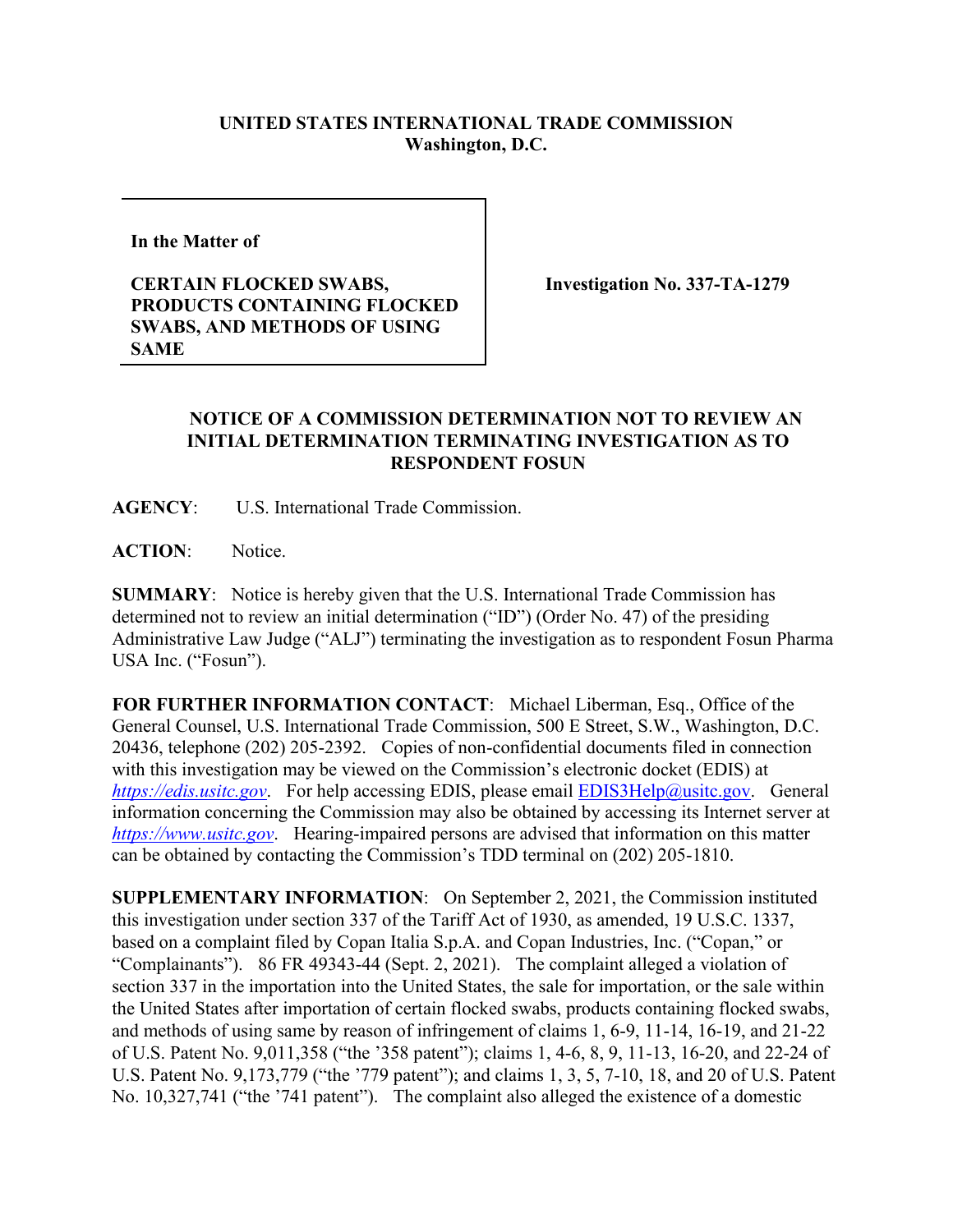industry.

The notice of investigation named Han Chang Medic of Chungnam, Republic of Korea ("HCM"); Wuxi NEST Biotechnology Co., Ltd. of Wuxi, Jiangsu, China; NEST Scientific Inc. and NEST Scientific USA, both of Rahway, New Jersey; Miraclean Technology Co., Ltd. of Shenzhen, Guangdong, China; Vectornate Korea Ltd. of Jangseong, Republic of Korea and Vectornate USA, Inc. of Mahwah, New Jersey (collectively, "Vectornate"); Innovative Product Brands, Inc. of Highland, California ("IPB"); Thomas Scientific, Inc. of Swedesboro, New Jersey ("Thomas Inc."); Thomas Scientific, LLC ("Thomas LLC") and Stellar Scientific, LLC ("Stellar"), both of Owings Mills, Maryland; Cardinal Health, Inc. of Dublin, Ohio ("Cardinal"); KSL Biomedical, Inc. and KSL Diagnostics, Inc., both of Williamsville, New York (collectively, "KSL"); Jiangsu Changfeng Medical Industry Co., Ltd. of Yangzhou, Jiangsu, China; No Borders Dental Resources, Inc., dba MediDent Supplies of Queen Creek, Arizona ("MediDent"); BioTeke Corporation (Wuxi) Co., Ltd. of Wuxi, Jiangsu, China; Fosun of Princeton, New Jersey; Hunan Runmei Gene Technology Co., Ltd. of Changsha, Hunan, China ("Runmei"); VWR International, LLC of Radnor, Pennsylvania ("VWR"); and Slmp, LLC dba StatLab Medical Products of McKinney, Texas as respondents. *Id*. at 49343-44. The Commission's Office of Unfair Import Investigations ("OUII") is also named as a party in this investigation. *Id*. at 49344. Huanchenyang (Shenzhen) Technology Co., Ltd. ("HCY") and HCY USA, LLC were allowed to intervene as respondents in this investigation. Order No. 30 (Dec. 7, 2021), *unreviewed by* Notice (Jan. 6, 2021).

Subsequently, the investigation was terminated as to the KSL respondents, Thomas Inc., Thomas LLC, Cardinal, VWR, Vectornate, IPB, Stellar, and HCY. Order No. 20 (Nov. 15, 2021), *unreviewed by* Comm'n Notice (Dec. 6, 2021); Order Nos. 21-25 (all issued on Nov. 15, 2021), *unreviewed by* Comm'n Notice (Dec. 6, 2021); Order No. 33, *unreviewed by* Comm'n Notice (Jan. 10, 2022); Order No. 35 (Jan. 24, 2022), *unreviewed by* Notice (Feb. 16, 2022). Furthermore, respondents Runmei; HCM; and MediDent were found in default. Order No. 27 (Nov. 15, 2021), *unreviewed by* Comm'n Notice (Dec. 6, 2021); Order No. 31, *unreviewed by* Comm'n Notice (Jan. 10, 2022).

The Commission also subsequently terminated the investigation as to claim 7 of the '358 patent, claims 5 and 19 of the '779 patent, and claim 8 of the '741 patent. Order No. 32 (Dec. 15, 2021), *unreviewed by* Comm'n Notice (Jan. 10, 2022). The Commission also terminated the investigation as to claims 9 and 21 of the '358 patent and claim 11 of the '779 patent. Order No. 37 (Jan. 28, 2022), *unreviewed by* Notice (Feb. 16, 2022).

On March 24, 2022, complainants Copan and respondent Fosun filed a third joint motion to terminate the investigation as to Fosun based upon entry of a Consent Order ("Third Joint Motion"). The joint motion was unopposed.

On May 4, 2022, the ALJ issued the subject ID granting the motion. The ID noted that, in accordance with Commission Rule  $210.21(c)(1)(ii)$ , 19 CFR  $210.21(c)(1)(ii)$ , in